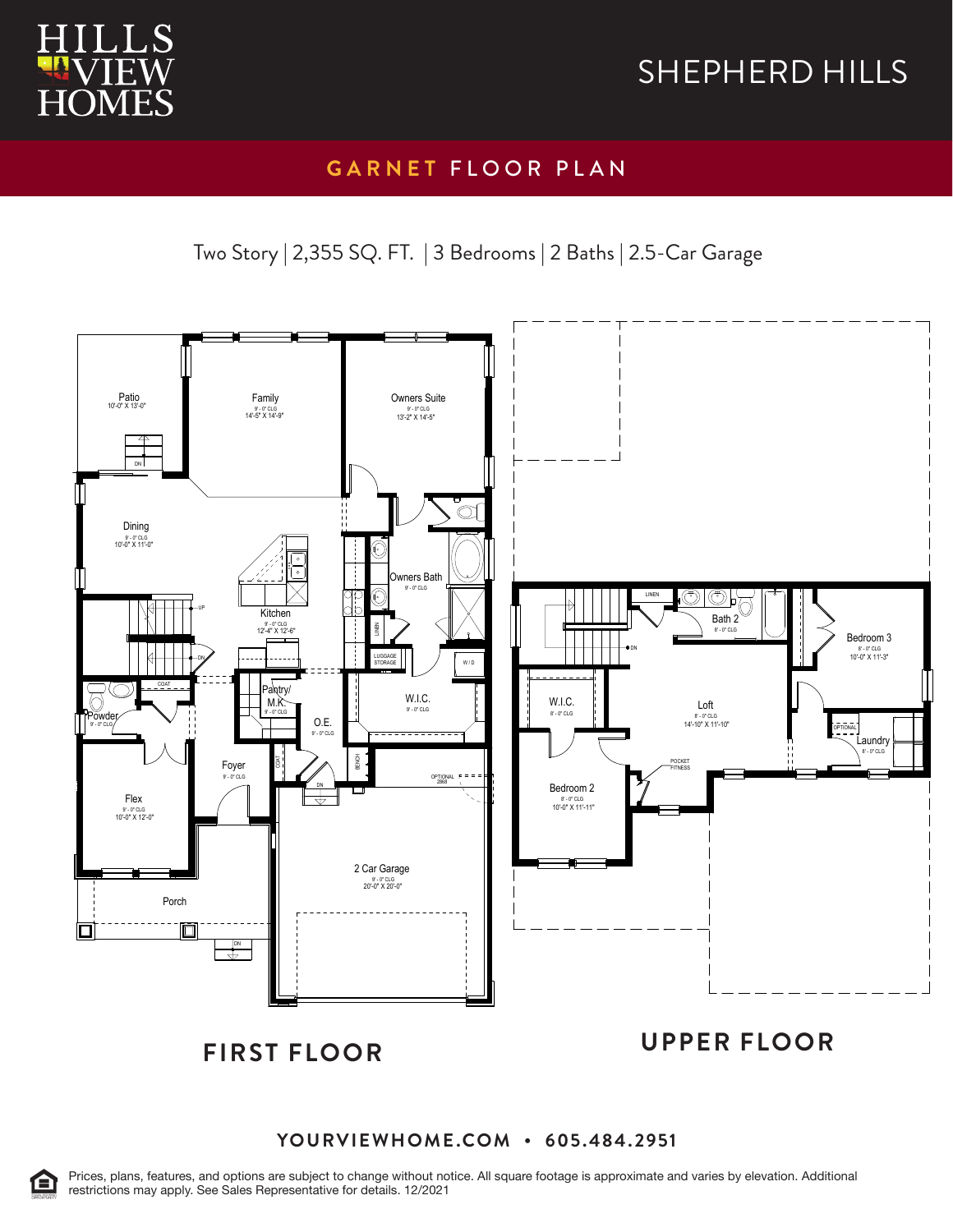

#### **GARNET** BASEMENT AND CRAWL SPACE PLAN

Two Story | 2,355 SQ. FT. | 3 Bedrooms | 2 Baths | 2.5-Car Garage



#### **YOURVIEWHOME.COM • 605.484.2951**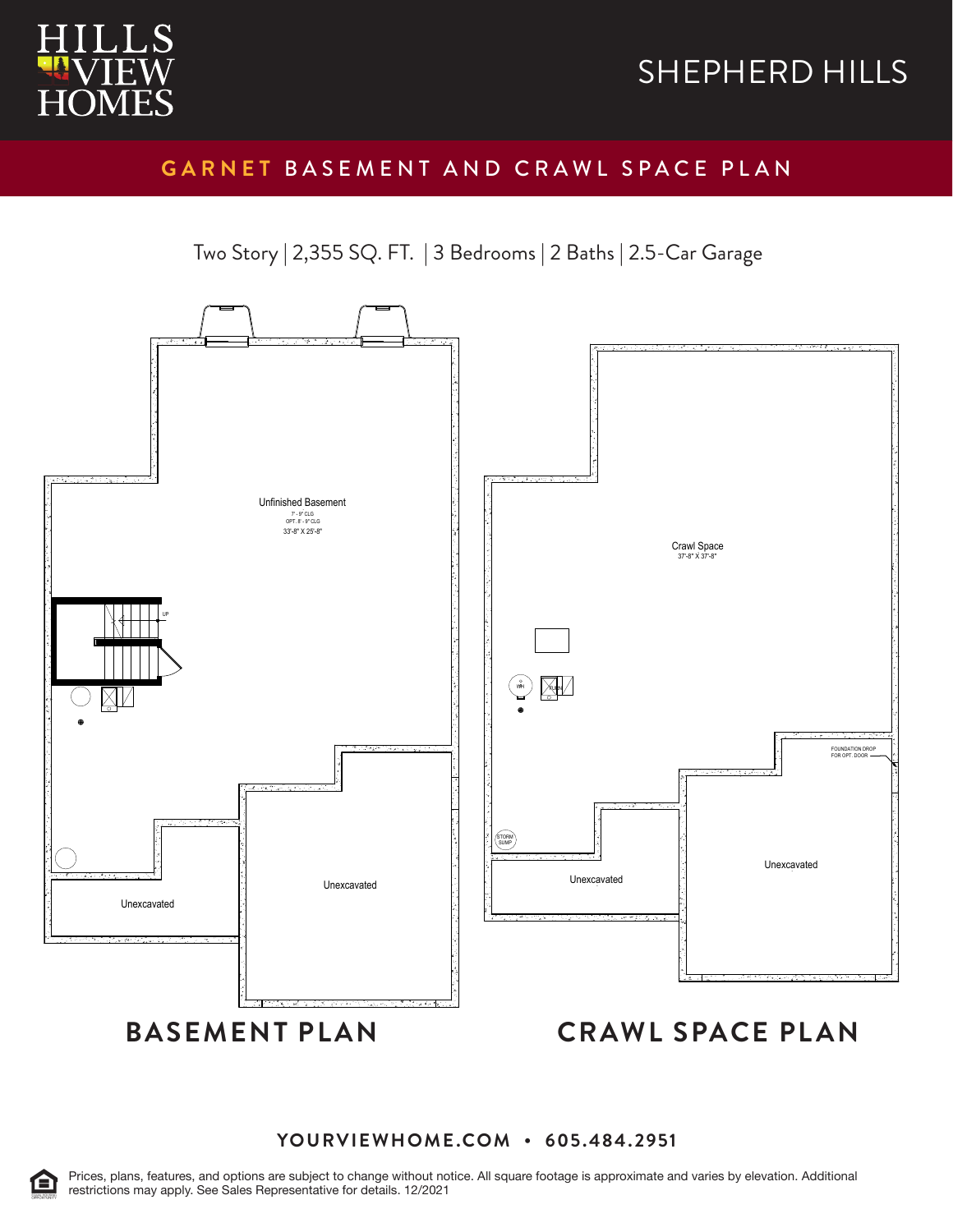

#### **GARNET GARAGE** OPTIONS

Two Story | 2,355 SQ. FT. | 3 Bedrooms | 2 Baths | 2.5-Car Garage





**3 CAR GARAGE 20' DEEP 3 CAR GARAGE 24' DEEP**

3 CAR GARAGE 24' DEEP



**YOURVIEWHOME.COM • 605.484.2951**



Prices, plans, features, and options are subject to change without notice. All square footage is approximate and varies by elevation. Additional restrictions may apply. See Sales Representative for details. 12/2021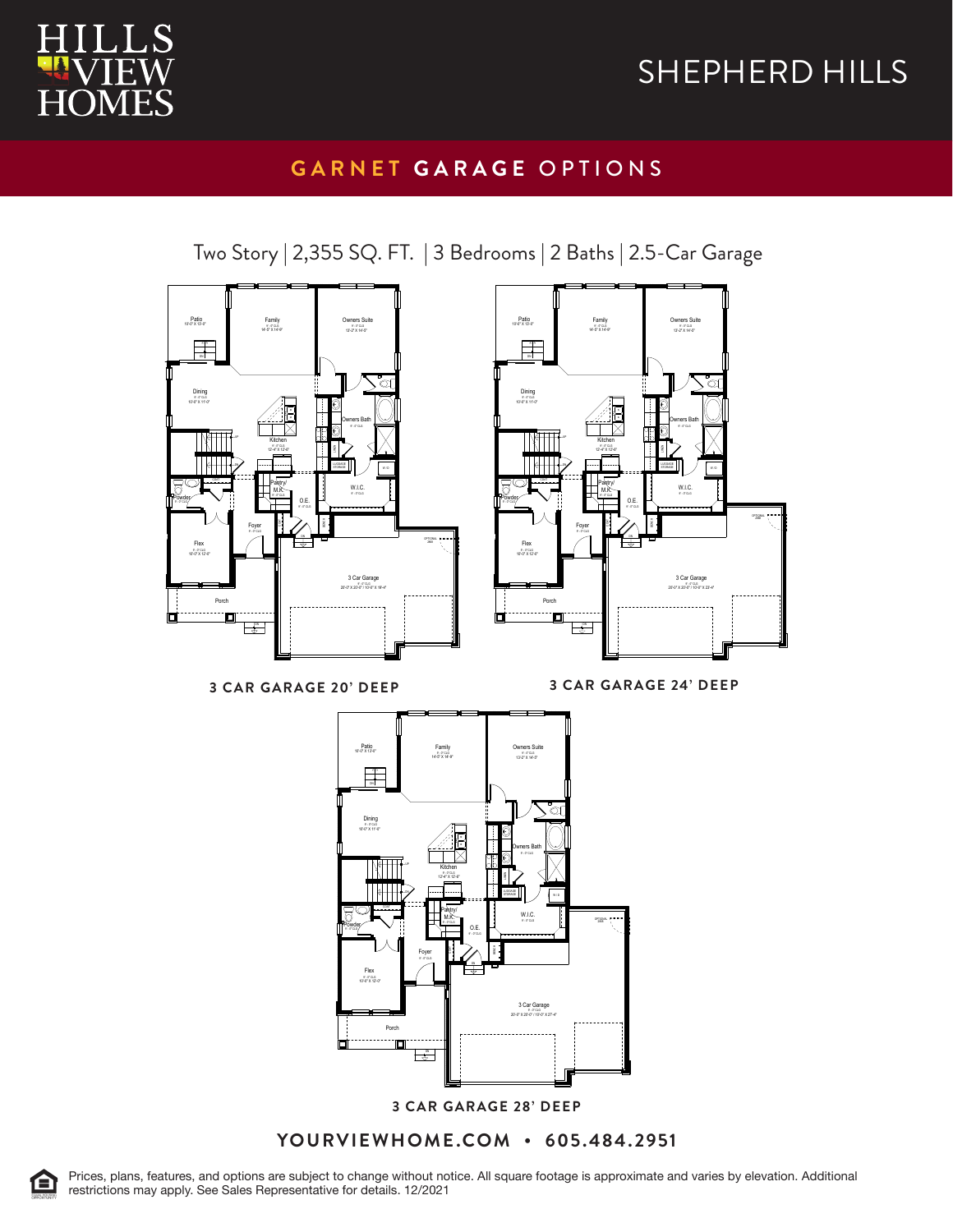

### **GARNET BASEMENT** OPTIONS

Two Story | 2,355 SQ. FT. | 3 Bedrooms | 2 Baths | 2.5-Car Garage

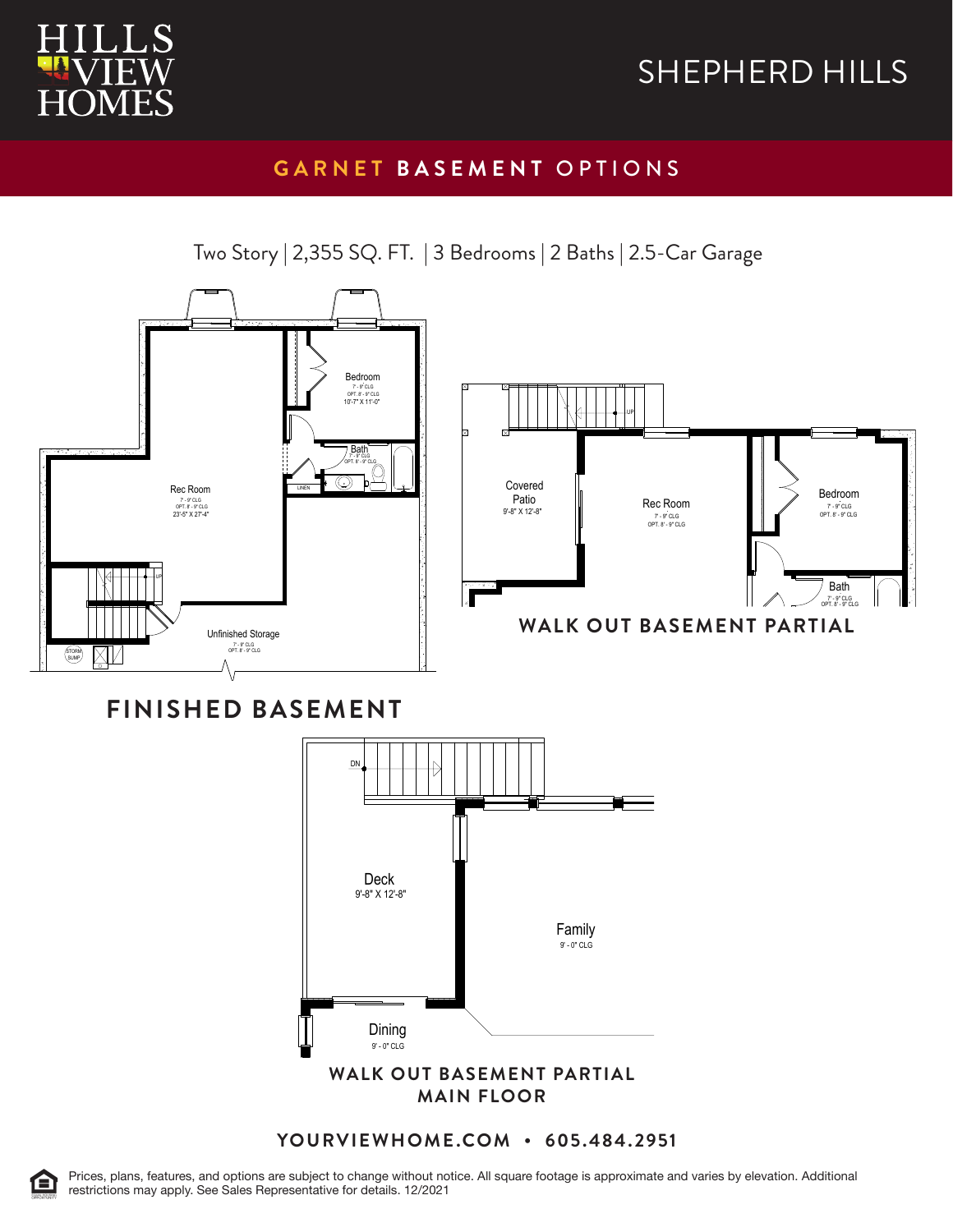

### **GARNET** OPTIONS



Two Story | 2,355 SQ. FT. | 3 Bedrooms | 2 Baths | 2.5-Car Garage

OPT KITCHEN 3 Partial Main Floor Plan **OPT KITCHEN 3 PARTIAL MAIN FLOOR** CRAWL SPACE STORAGE

WET BAR

**YOURVIEWHOME.COM • 605.484.2951**